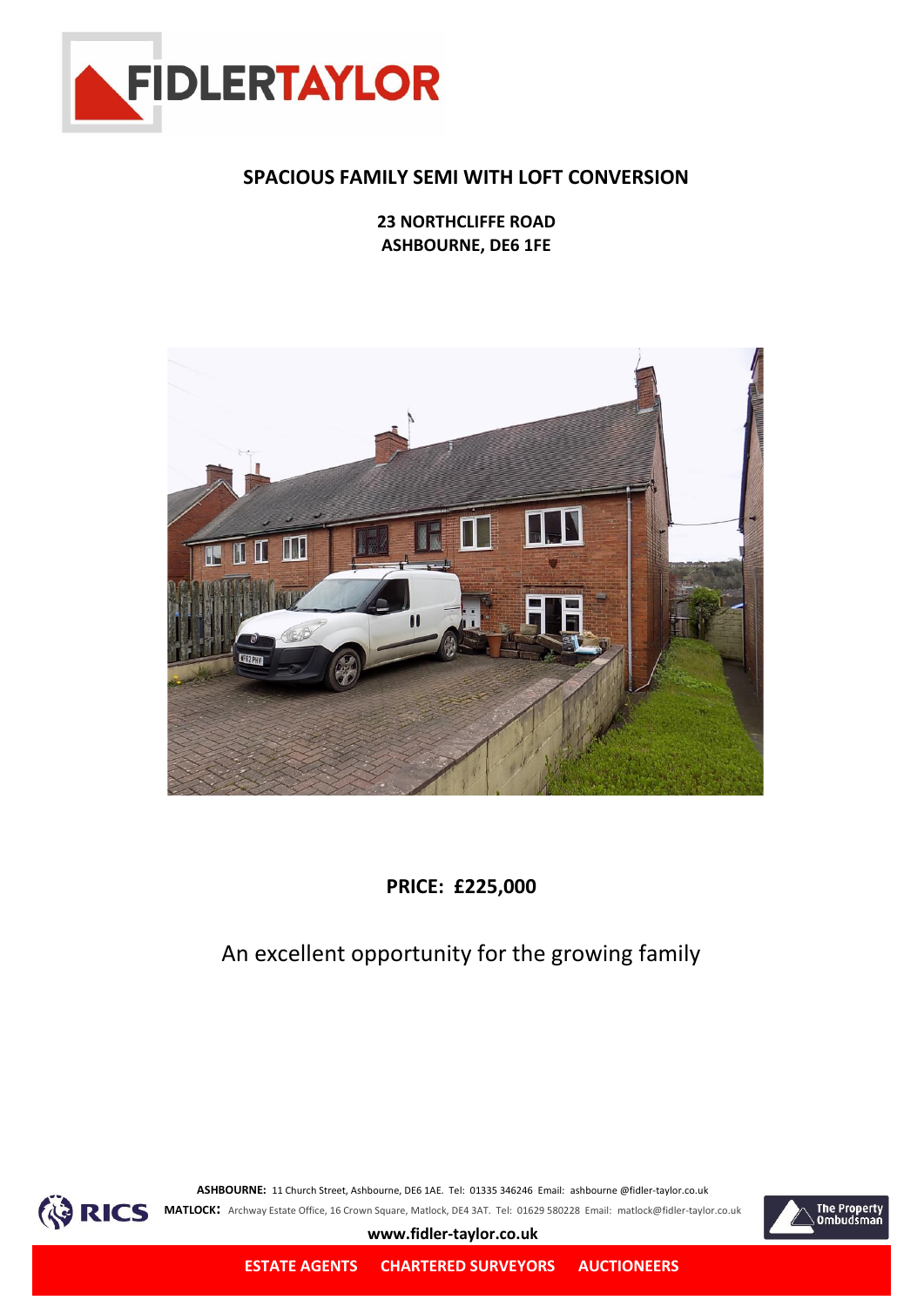#### **DESCRIPTION**

Being most conveniently located for ready access to the shops and other facilities of Ashbourne town centre this traditionally styled and constructed, semi-detached property has undergone a most useful loft conversion so that it now provides three double bedroomed accommodation which benefits from gas fire central heating and sealed unit double glazing.

The property offers further scope and potential for alteration and upgrading to a new purchasers choice and consequently is well worthy of an early inspection.

#### **ACCOMMODATION**

A upvc sealed unit double glazed front door leads to

**Entrance Vestibule** with central heating radiator, staircase to first floor level and door to



**Sitting Room** 13'10" x 11'4" [4.22m x 3.45m] with upvc sealed unit double glazed window to the front and feature polished marble fireplace with matching hearth, polished oak surround and fitted decorative fuel effect gas fire. There are two arched alcoves, one to each side of the fireplace and door off to



**Comprehensively fitted Dining Kitchen** 16'9" x 9'3" [5.1m x 2.82m] having a good range of fitted base cupboards with ample round edge work surfaces, inset single drainer one and a half bowl sink unit with mixer tap, integrated Beco electric oven with four burner gas hob and cooker hood over. Ceramic tiled splash backs. Appliance space with plumbing for washing machine and dishwasher. Upvc sealed unit double glazed window overlooking the rear garden and double glazed door to the exterior. Door off to deep under stairs storage cupboard with fitted coat pegs.

Staircase to first floor landing with fire door off to Inner Landing.

**Bedroom One** (rear double) 10'7" x 9'9" [3.22m x 2.97m] with upvc sealed unit double glazed window and double panel central heating radiator. Inbuilt boiler cupboard with wall mounted gas fired boiler for domestic hot water and central heating.

**Bedroom Two** (front double) 10'5" x 9'9"[3.17m x 2.97m] with upvc sealed unit double glazed window and double panel central heating radiator.

**Bathroom** having fitments in white comprising panelled bath with mixer tap and shower handset and over bath Triton T80si electric shower. Wall mounted wash hand basin and low flush wc. Part ceramic tiled walls, single panel central heating radiator. Sealed unit double glazed window.

**Inner Landing** having sealed unit double glazed window, double panel central heating radiator and staircase off to

#### **Large Attic Bedroom**

17'1" x 8'1" [5.21m x 2.46m] (overall length and measured between the purlins) with two double glazed velux roof lights both of which enjoy very extensive views over the rooftops of Ashbourne and to the countryside beyond. A range of inbuilt eaves storage cupboards.

#### **OUTSIDE**

To the front of the property there is an extensive block paved forecourt area providing ample car standing space. Pedestrian side access leads to the rear of the house where there is a long garden with extensive natural stone flag patio terrace with elevated deck beyond and shaped lawn. The garden enjoys a high degree of privacy and a sunny south-easterly aspect.

#### **SERVICES**

It is understood that all mains services are connected to the property

#### **FIXTURES & FITTINGS**

Other than those fixtures and fittings specifically referred to in these sales particulars no other fixtures and fittings are included in the sale. No specific tests have been carried out on any of the fixtures and fittings at the property.

#### **TENURE**

The property is understood to be held freehold but interested parties should note that this information has not been checked and that they should seek verification from their own solicitor.

#### **COUNCIL TAX**

For Council Tax purposes the property is in Band B.

#### **EPC RATING** D

#### **VIEWING**

Strictly by prior appointment with the sole agents Messrs Fidler-Taylor & Co on 01335 346246.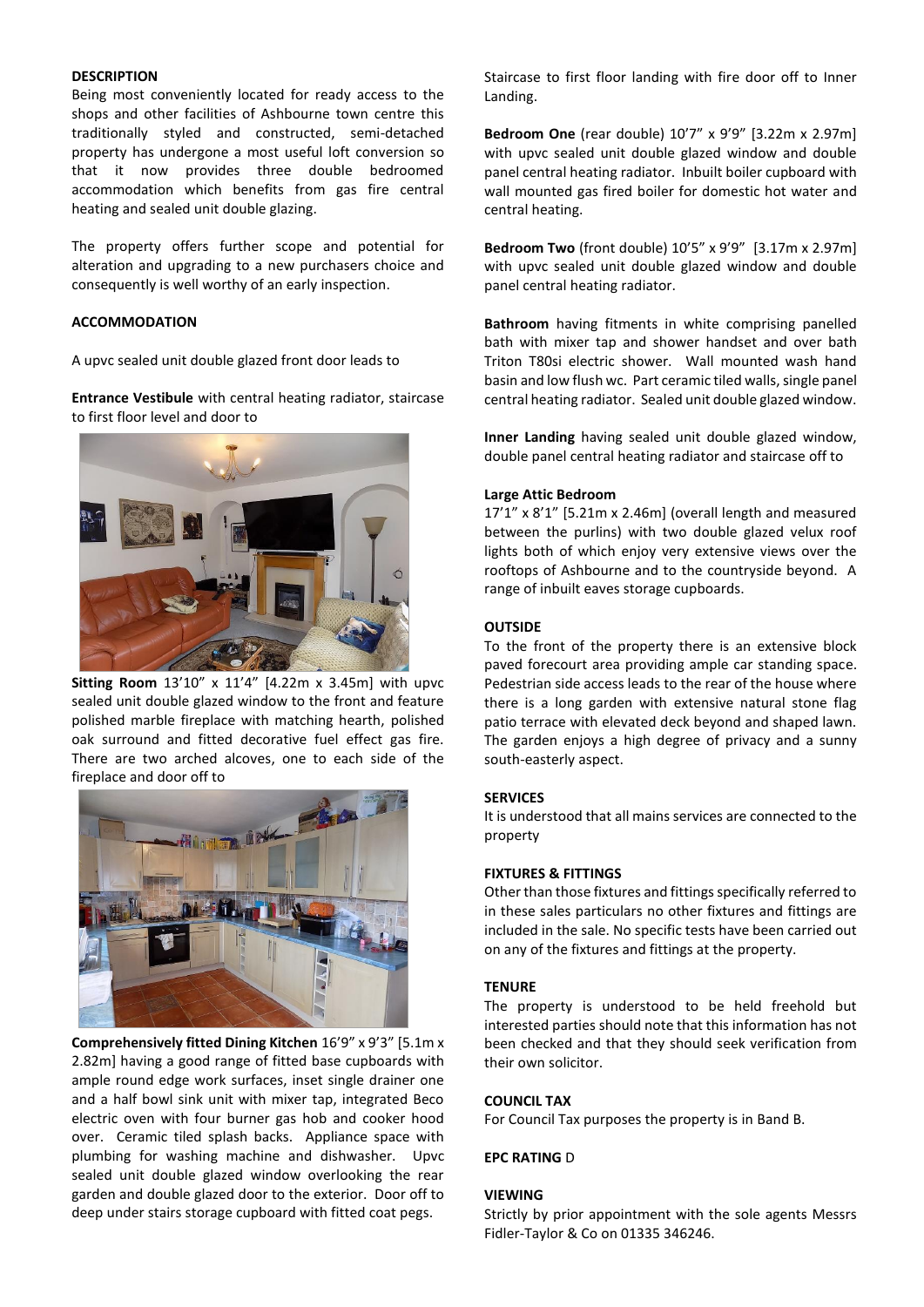Ref: FTA2487